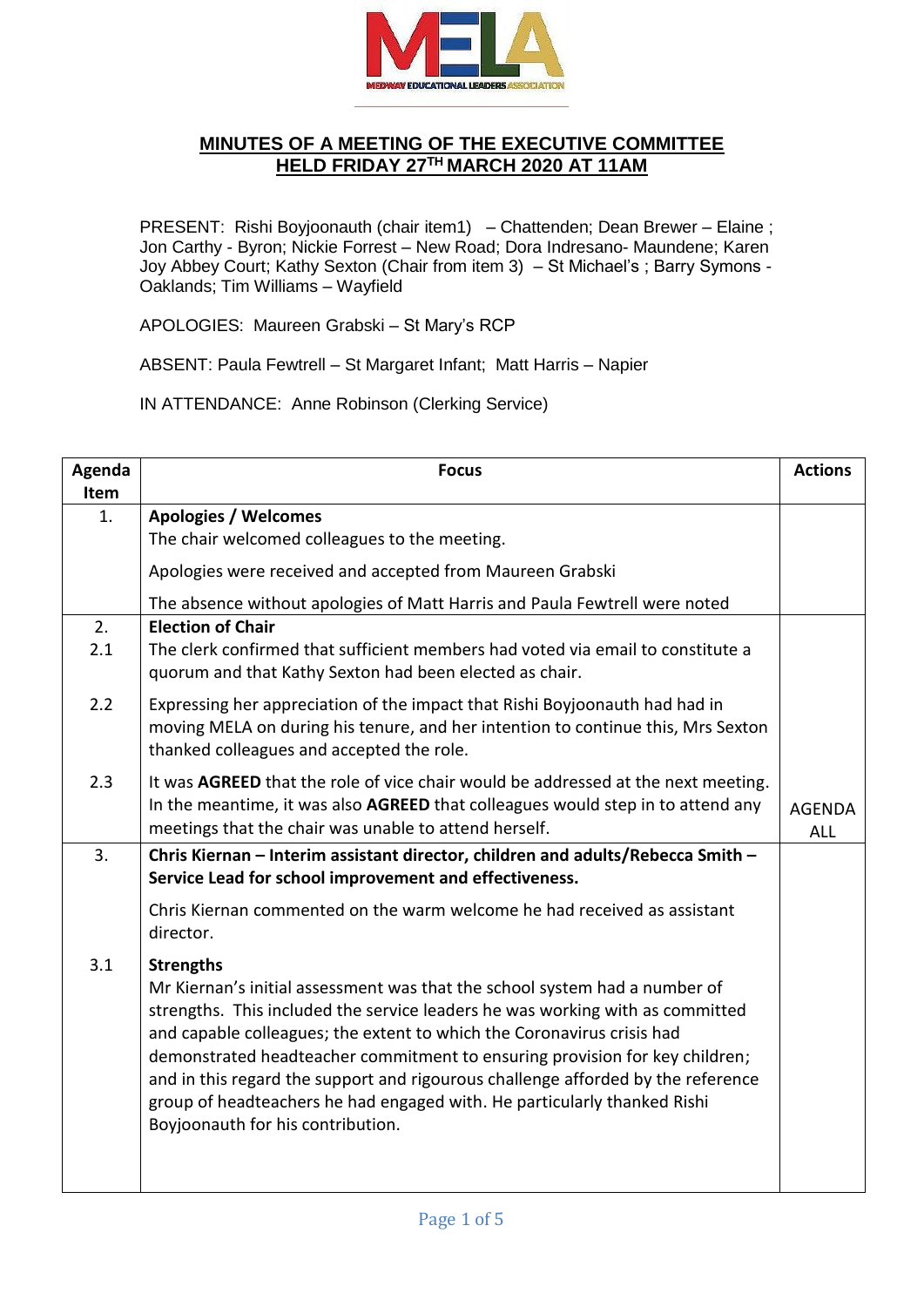

| 3.2   | <b>Challenges</b>                                                                                                                                                                                                                                                                                                                                                                                                                                                                                                                                                                                                                                                                                                                                                                                 |  |
|-------|---------------------------------------------------------------------------------------------------------------------------------------------------------------------------------------------------------------------------------------------------------------------------------------------------------------------------------------------------------------------------------------------------------------------------------------------------------------------------------------------------------------------------------------------------------------------------------------------------------------------------------------------------------------------------------------------------------------------------------------------------------------------------------------------------|--|
|       | Chris Kiernan acknowledged the challenges of being an interim appointment but                                                                                                                                                                                                                                                                                                                                                                                                                                                                                                                                                                                                                                                                                                                     |  |
|       | assured the committee of his intention to aim to make a positive difference that                                                                                                                                                                                                                                                                                                                                                                                                                                                                                                                                                                                                                                                                                                                  |  |
|       | impacted beyond his tenure.                                                                                                                                                                                                                                                                                                                                                                                                                                                                                                                                                                                                                                                                                                                                                                       |  |
|       | He went on to identify the issues he considered most pressing:                                                                                                                                                                                                                                                                                                                                                                                                                                                                                                                                                                                                                                                                                                                                    |  |
|       | a) Those that were both urgent and important                                                                                                                                                                                                                                                                                                                                                                                                                                                                                                                                                                                                                                                                                                                                                      |  |
|       | a. COVID 19                                                                                                                                                                                                                                                                                                                                                                                                                                                                                                                                                                                                                                                                                                                                                                                       |  |
|       | b. Progress and attainment at KS2, particularly in relation to narrowing<br>the achievement gap for disadvantaged pupils                                                                                                                                                                                                                                                                                                                                                                                                                                                                                                                                                                                                                                                                          |  |
|       | c. Ensuring the security of QA processes                                                                                                                                                                                                                                                                                                                                                                                                                                                                                                                                                                                                                                                                                                                                                          |  |
|       | d. Addressing the issues in those schools that were less than good and                                                                                                                                                                                                                                                                                                                                                                                                                                                                                                                                                                                                                                                                                                                            |  |
|       | achieving rapid improvement                                                                                                                                                                                                                                                                                                                                                                                                                                                                                                                                                                                                                                                                                                                                                                       |  |
|       | e. Reducing the overspend in relation to high needs.                                                                                                                                                                                                                                                                                                                                                                                                                                                                                                                                                                                                                                                                                                                                              |  |
|       | b) Those that were important but less immediately urgent                                                                                                                                                                                                                                                                                                                                                                                                                                                                                                                                                                                                                                                                                                                                          |  |
|       | a. Place planning for the next $5 - 10$ years                                                                                                                                                                                                                                                                                                                                                                                                                                                                                                                                                                                                                                                                                                                                                     |  |
|       | b. Ensuring sufficient specialist places providing for the right mix of need                                                                                                                                                                                                                                                                                                                                                                                                                                                                                                                                                                                                                                                                                                                      |  |
|       | Implementing the recommendations from the recent review of<br>C.                                                                                                                                                                                                                                                                                                                                                                                                                                                                                                                                                                                                                                                                                                                                  |  |
|       | <b>Alternative Provision</b>                                                                                                                                                                                                                                                                                                                                                                                                                                                                                                                                                                                                                                                                                                                                                                      |  |
| 3.3   | Mr Kiernan then outlined his thoughts on some of the actions envisaged.                                                                                                                                                                                                                                                                                                                                                                                                                                                                                                                                                                                                                                                                                                                           |  |
| 3.3.1 | <b>School effectiveness and improvement</b>                                                                                                                                                                                                                                                                                                                                                                                                                                                                                                                                                                                                                                                                                                                                                       |  |
|       | Tying together and refining existing strong plans, including in respect of the<br>a)<br>SEN strategy and the right priorities identified by Medway Education<br>Partnership, to meet Medway's potential to be world class in terms of school<br>effectiveness and improvement.                                                                                                                                                                                                                                                                                                                                                                                                                                                                                                                    |  |
|       | Ensuring that LA statutory duties relating to schools and academies were<br>b)<br>met. A list identifying the Council leads on each of these would be circulated<br>to headteachers and chairs to streamline communication. Mr Kiernan went<br>on to explain the distinction between school effectiveness and school<br>improvement, commenting that other than where commissioned or where a<br>school had lost the ability to self improve, school improvement was not a<br>matter for the LA and was better served by schools supporting each other.<br>School effectiveness, including in academies was however the LA remit and a<br>plan was being developed setting out the LA strategy for ensuring this, which<br>would be shared with headteachers for consultation in the summer term. |  |
|       | Working with all schools that were less than good and ensuring accurate<br>C)<br>advance knowledge of those that were at risk of being so in order to be able<br>to support and if necessary directly intervene, or refer to the RSC as<br>appropriate.                                                                                                                                                                                                                                                                                                                                                                                                                                                                                                                                           |  |
|       | Executive committee members raised a number of questions including: how<br>intelligence on those schools currently good or better but at risk of decline was<br>gathered; whether this intervention had been actioned in respect of any currently<br>schools in Medway; how heads would know if their school were subject to an<br>assessment of at risk of decline; the arrangements for consultation on the                                                                                                                                                                                                                                                                                                                                                                                     |  |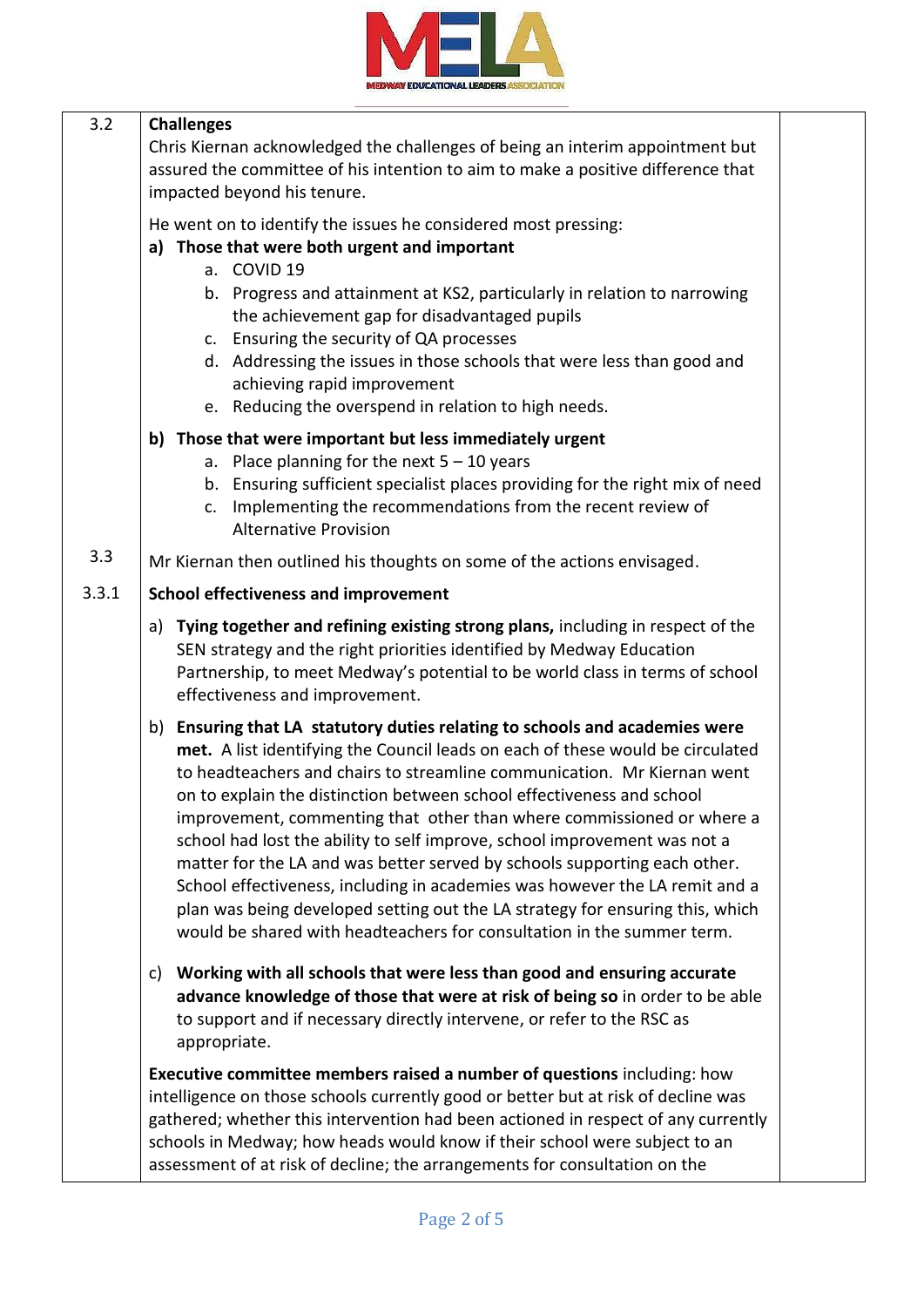

strategy for ensuring school effectiveness; how confidentiality would be assured for schools if support was being commissioned from other schools; how the accuracy of the view of academies would be assured.

Chris Kiernan and Rebecca Smith responded that the intention was that visits to schools and discussion with leaders would inform their view. Where that offer was made to academies who exercised their right not to engage, public data would be used. If academies deemed at risk continued to choose not to work with the LA, referral to the RSC with whom relationships were good could be made. Actions had been taken in respect of schools about whom the LA was concerned. The LA's 4 point risk assessment would be confidential to the school involved, however it was anticipated that headteachers may choose to share the concerns with any school commissioned to support them. The plan for school effectiveness would be finalised in draft by Easter. It would then be presented to Members and the Director of Children and Adult Services before being consulted on with headteachers and then finalised in term 6 for implementation from September 2020. It was noted that the plan was an LA document for comment on by headteachers rather than co-construction.

It was **AGREED** that headteacher consultation on the school effectiveness plan should be conducted via Zones.

- d) **Working with Medway Education Partnership's 'achieving more together' group on its strategic school improvement plans** which already provided a strong values led framework but which would benefit from some refinement of its underpinning actions plans. Mr Kiernan highlighted the specific role within the plan for MELA and MHSA in facilitating sector collaboration and partnership co-production in order to strengthen system leadership, which he would like to work with MELA on developing. He also highlighted five documented challenges to quality provision which were relevant to MELA and was keen to work with the executive committee to address these. It was noted that while MELA's own improvement plan was considered by Mr Kiernan as a good starting point, it had been written in advance of the MEP strategy. Mr Kiernan's view that there was opportunity to draw these together and for MELA to consider what they wished to prioritise in order to enhance the MEP plan was noted.
- e) **Working with headteachers and other partners on narrowing the gap for disadvantaged pupils.** It was noted that Medway was in the 3rd quartile for outcomes for pupils in receipt of free school meals compared to the 4<sup>th</sup> quartile for all other pupils. Mr Kiernan commented that irrespective of this there was a moral driver to promote progress and attainment for these pupils. While not generally in favour of importing external solutions, he was familiar with the RADY programme, the result of which had been effective in Bedfordshire. It was suggested that representatives from MELA may like to see this in practice, which he could facilitate.

CK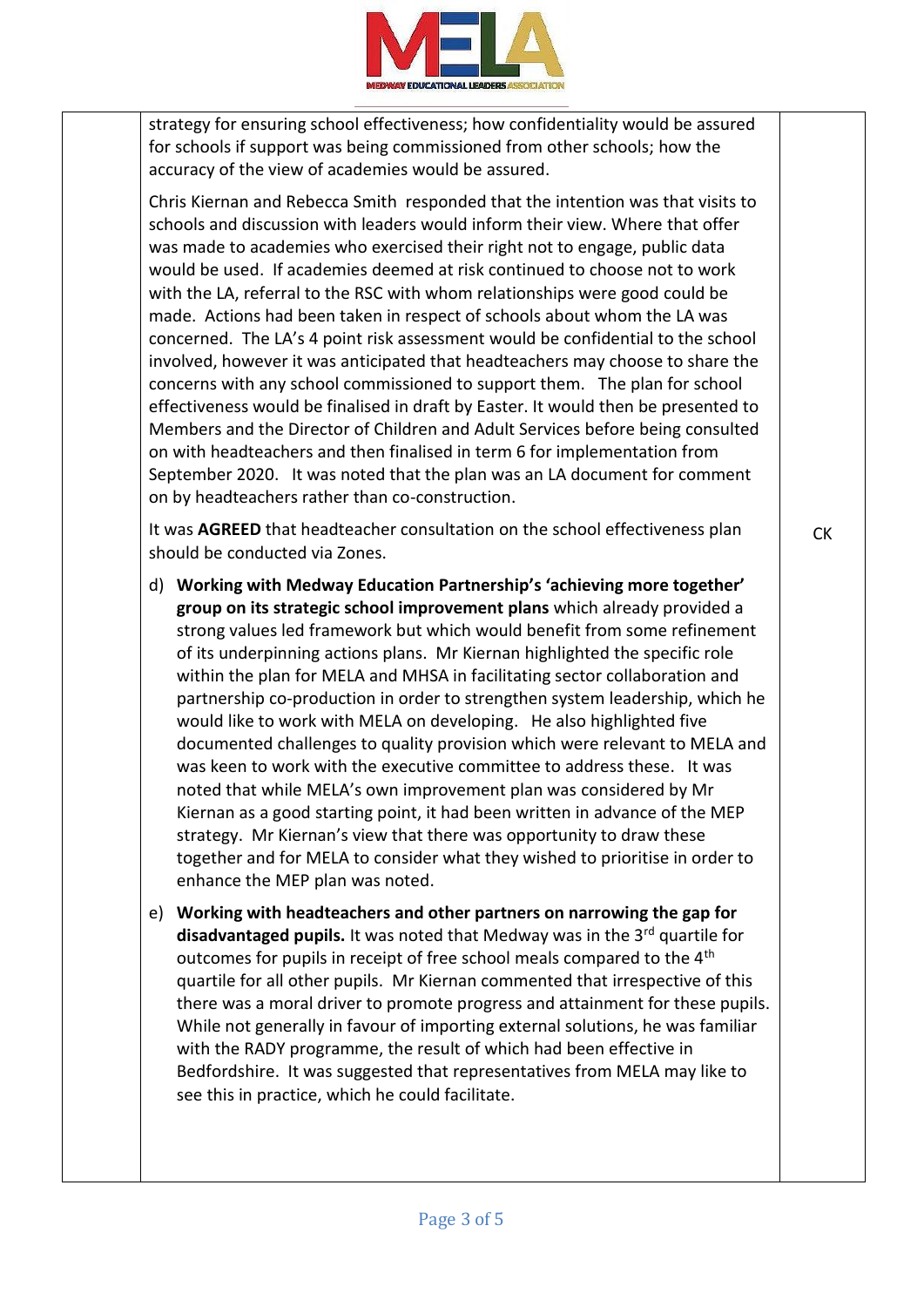

#### 3.2 **Reducing the overspend in high needs.**

Mr Kiernan explained that the current £4 -5m per year structural overspend was unsustainable. A key priority was reducing the percentage of EHCPs from 3.5% of the school population to the national average of 3.1%. This amounted to a 12% actual reduction, equating to some £4m. He advised that historically some EHCPs were approved for some pupils where this would probably not be the case elsewhere in the country and while 83% of LA high needs budgets were overspent, Medway was in the top 1% of most overspent. In order to bring about the necessary cost reduction, in parallel with reducing EHCPs, Mr Kiernan advised of the need to develop the local special school and resourced provision to better meet local need. This would allow some of those in costly independent schools to be provided for more affordably, the needs of some pupils currently in special schools to be provided for in resourced provision, and a greater proportion of pupils provided for in mainstream. It was recognised that this would necessitate working with schools on capacity and ensuring funding released by not outsourcing provision to the independent sector was in part utilised to support those mainstream schools.

**A member of the executive committee recommended 'Thrive'** as a good strategy to implement across the LA in a joined up approach to reducing demand for EHCPs. Rebecca Smith commented that further to the inclusion project the LA had undertaken with some schools there was a great deal of local good practice that could be leveraged. The imperative was that any LA approach was strategically co-ordinated in line with the MEP priorities and the previously discussed action planning would support this.

**In response to a question** raised about opportunity to regularly communicate with the LA about SEND provision and strategy, Mr Kiernan confirmed he would be keen to reinstate a mechanism for doing so.

CK

KS

#### 3.3 **Place planning**

Mr Kiernan advised of an anticipated 30k new homes and 20% population increase to 2035, which would provide a significant opportunity for Medway.

### **Mr Kiernan and Miss Smith left the meeting**.

3.4 The committee reflected on the discussion, noting LA officers' expressed commitment to the MEP's strategic plan. **It was AGREED that it would be beneficial if a request was made that this was recirculated** and some thought given as to how MELA and its plans should best tie into this. The committee also reflected that it had itself previously commented on the lack of clear action plans to underpin the priorities and perhaps a small group should offer to work with LA colleagues on its refinement. The need to maintain clarity that while willing to support agreed LA plans, MELA was a voice for headteachers and not accountable for the delivery of the plan was voiced.

The school effectiveness plan was discussed and it **was AGREED that a request be made that it was shared with the executive committee**. A committee member commented that an offer had been made for a small group to work with the LA to KS